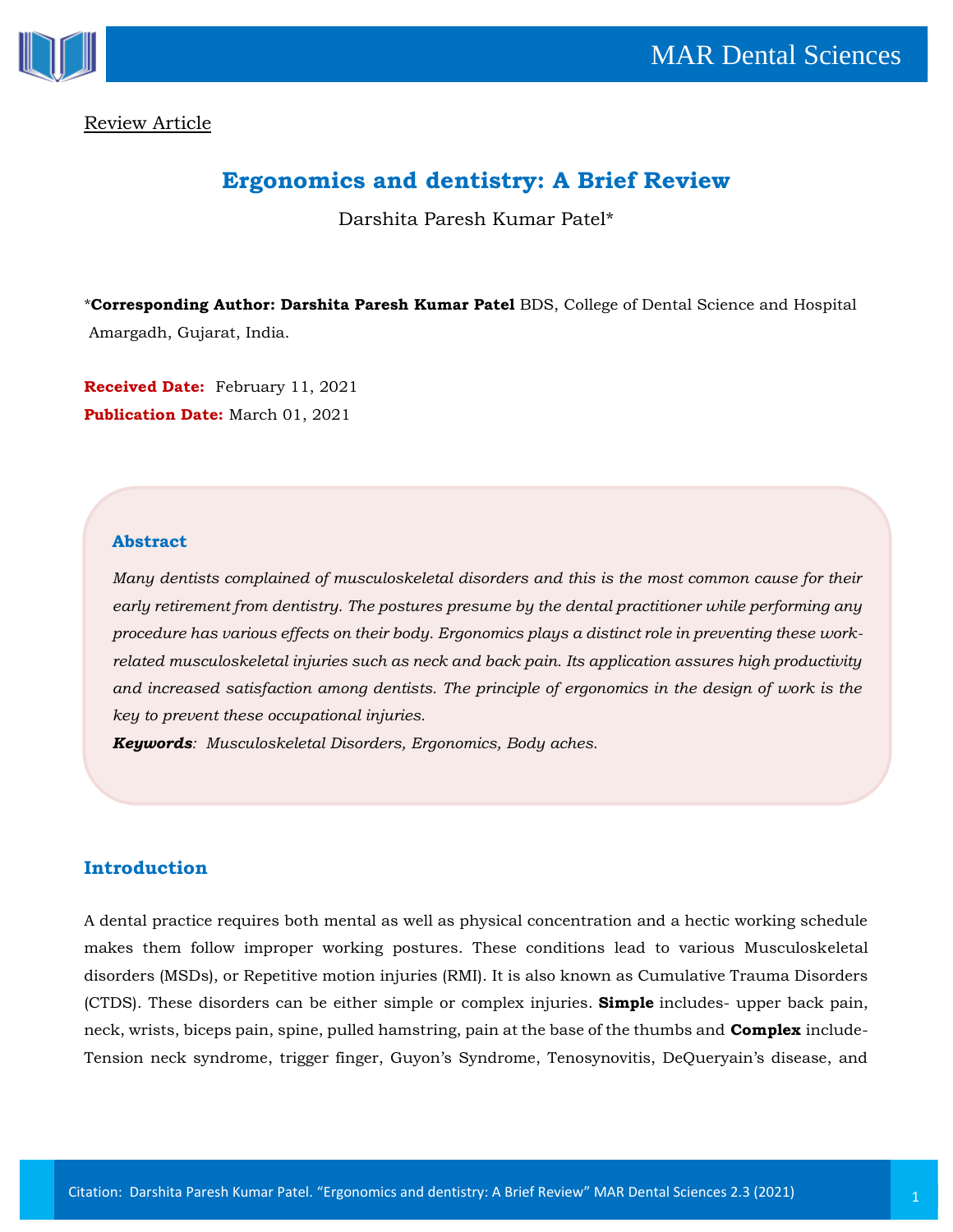

Carpel tunnel syndrome **(1)**. These injuries can even be irreversible and contribute to the most common reason for early retirement of the dentist about **(29.5%).** Ergonomics is derived from the Greek words **"ergon**" which means work and **"nomos"** which means natural laws **(2)**. Thus, it is a study on how human beings can best use the human body for maximum comfort, safety, and productivity. It is defined as an applied science concerned with structuring and organizing things commonly utilized by individuals with the goal that both people and things connect most efficiently and securely **(3)**. The word Ergonomics was coined in 1949 by British Psychologist Hywel Murrell. It modifies the tasks and tools to meet the need of the people rather than forcing people to accommodate the task or tool. To prevent these injuries dentists should consider ergonomics principles.

Symptoms of discomfort occur in Anton in 2002:

- 1. Upper back (56.8%)
- 2. Wrists (69.5%)
- 3. Neck (68.5%)
- 4. Shoulder (60%)
- 5. Lower back (56.8%)

## **Risk factors for musculoskeletal disorders (MSDs) (4)**

The most common cause for musculoskeletal disorders in a dental professional is prolonged static posture and cumulative trauma.

## **1**.**Cumulative trauma:**

- 1. **Repetitive motions-** scaling and polishing
- 2. **Vibrations-** use of vibrating hand tools
- 3. **Contact stresses-** repeated contact with hard or sharp objects such as nonrounded desk edges or unpadded that can inhibit nerve function and blood.
- 4. **Forceful exertions** during tooth extractions

This microtrauma causes wear and tear on the muscle, tendons, and nerve tissue.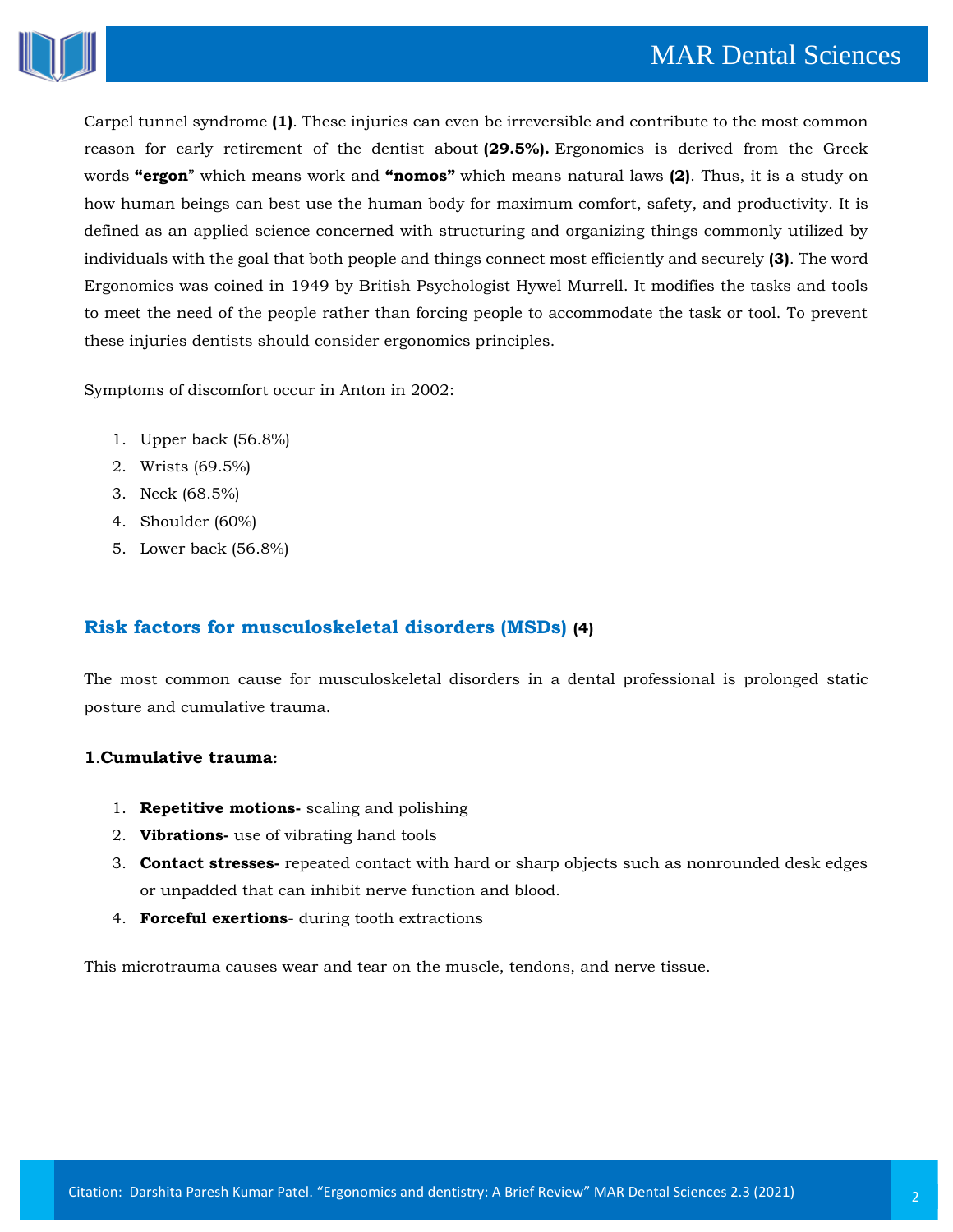

#### **2.Prolonged static postures:**

The human body is designed for movement. A dentist holds a posture that requires more than 50% of body muscle to contract to resist gravity. Muscle overload leads to decrease blood flow and increased pressure on joints and bone. These include:

- i. **Durations** grasping small instruments for a longer time
- ii. **Awkward postures** handling of objects with the bent back
- iii. **Static postures-** static neck, back, and shoulders

## **3.Age-related changes:**

- 1. Visual capabilities decrease.
- 2. Workload capacity decreases
- 3. Temperature related discomfort increases
- 4. Reaction time lengthens.

## **Signs and Symptoms of MSDs**

- 1. Decreased range of motions
- 2. Decreased grip strength
- 3. Loss of normal sensation or movement
- 4. Loss of coordination
- 5. Excessive fatigue in the neck and shoulders
- 6. Pain and tingling in arms
- 7. Numbness in fingers and hands
- 8. Hypersensitivity in hands and fingers
- 9. Clumsiness and dropping of objects
- 10. Deformity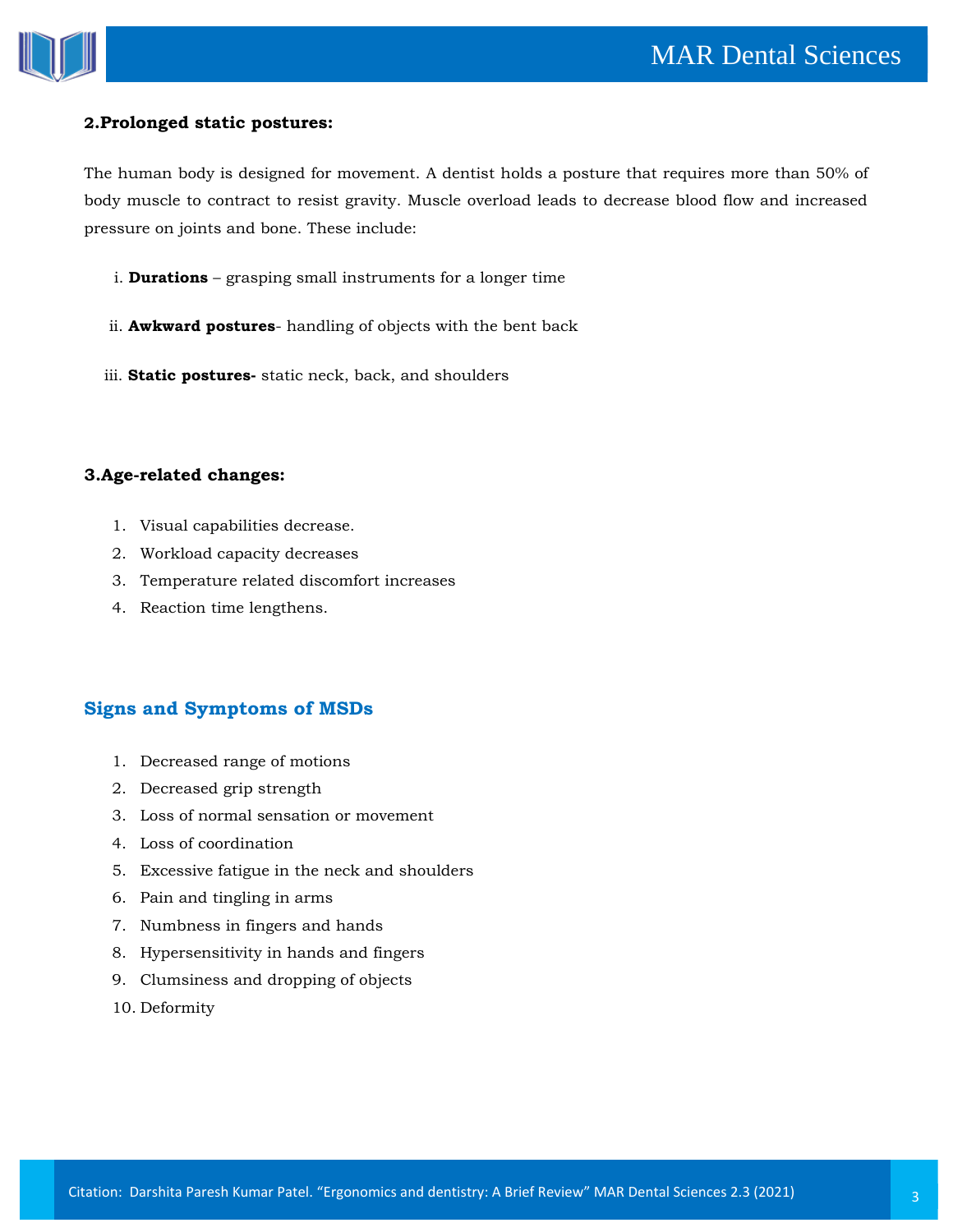

## **Goals of Ergonomics:**

- 1. Improving the quality of work
- 2. Reducing the risk of musculoskeletal disorders
- 3. Increasing efficiency and productivity
- 4. Decreasing fatigue and errors
- 5. Increasing safety of clinicians
- 6. Increasing worker comfort
- 7. Reduce the potential for overextension injury
- 8. It takes accounts of the worker's capabilities

To prevent these musculoskeletal disorders three things, need to be considered:

- 1. Work postures
- 2. Handling of instruments
- 3. Handling of equipment

#### **Work postures:**

Correct posture is very important. The human spine consists of four natural curves. They are Cervical lordosis, Thoracic kyphosis, lumbar lordosis, Sacral Kyphosis. Poor posture increases wear and tear of discs, muscles, ligaments, and vertebrae leading to pain. While sitting, bent forward, or rotated position pressure on the disc increases which leads to flattening of the lumbar curve. As the spine is attached to only muscles and ligament not to bone, continuous bent forward increases the force on the lower back which causes muscle strain and painful trigger points. Sitting with thighs parallel to the floor causes the pelvis to roll backward and flatten the low back curve. This increases disc pressure and muscle strain**5**. Therefore, proper working posture is very essential in maintaining the cervical lordosis in a stable position. Maintain a neutral position supports the uncompromised musculoskeletal balance of the clinician.

A **neutral posture** is the ideal positioning of the body while performing work activities and is associated with a decreased risk of musculoskeletal injury. It includes- straight back and respect for body symmetry, avoid forward inclination of the body, arms placed along the body, feet symmetrically positioned below the operator's hand, and shoulder relaxed, parallel to the floor.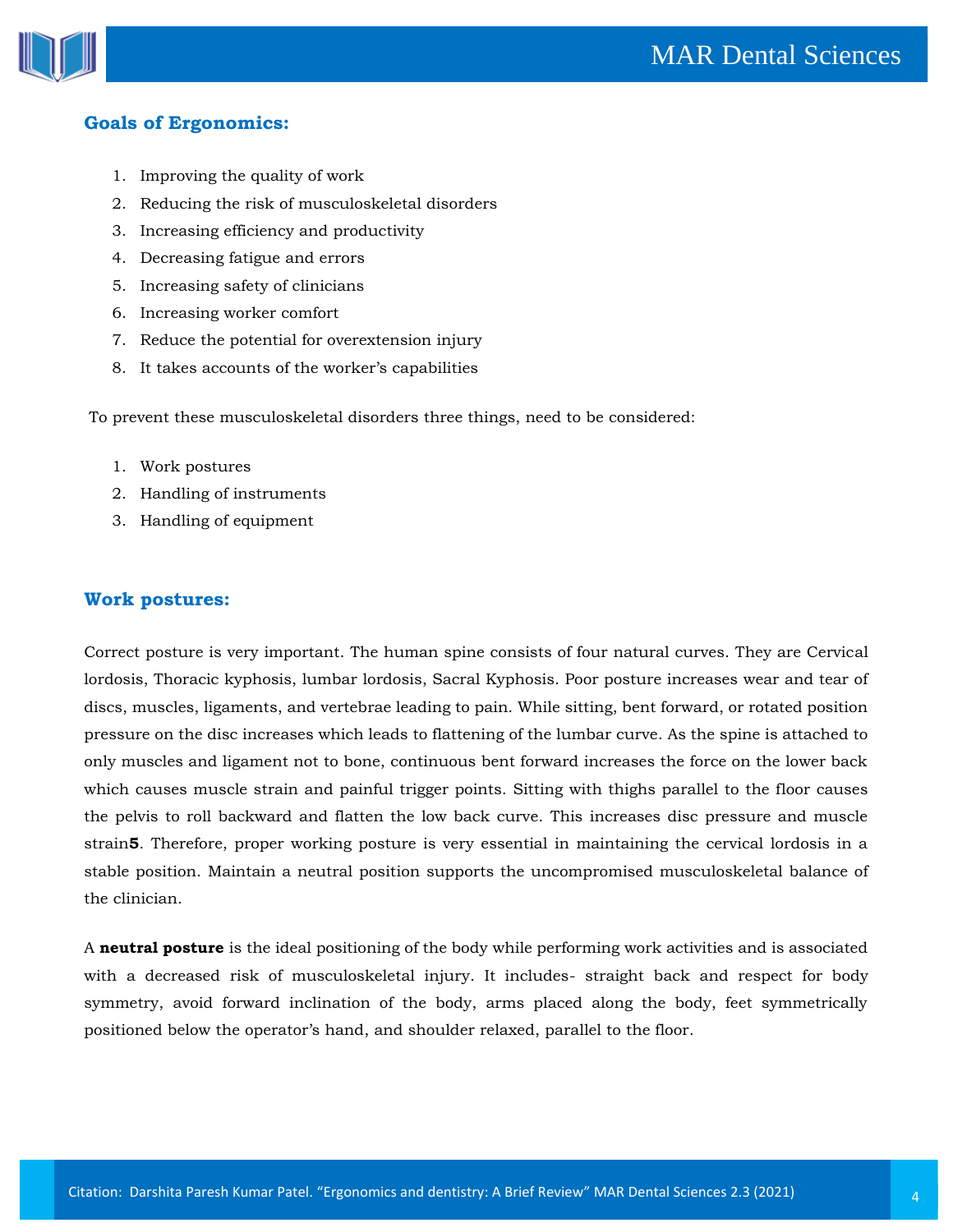

## **Correct working postures:**

The supine position of the patient is the most effective position to maintain a neutral posture.

#### **1.Adjust the height of the dentist chair and patient's chair to a comfortable level**

The operator should be able to move freely the legs beneath the patient's head and headrest to avoid twisting or forward bending of the torso. 7 to 12:30 for right-handed and  $12:30 - 5$  o'clock for the lefthanded operator.

**2.Avoid short working distance-** it is the distance between the doctor's eye and the occlusal surface of the patient. Greater working distance improves visibility, improve neck posture. Lower back pain occurs if the patient is placed too high or if the dentist hunches over the patient. Use of indirect vision is advised. The distance between the working field and the dentist's eye should be 35-40cm **(6)**.

**3.Adjustable backrest-** The combination that minimizes pressure on the lower back is having a backrest inclination of 120 degrees and lumbar support of 5 cm **(7)**.

**4.Check the placement of the adjustable light-** it should be in the patient's mid-sagittal plane. It is positioned around the head of the dentist so that the light beam is parallel to the viewing direction with a maximum deviation of approximately 15 degrees **(8)**.

5.Alternate work positions between sitting, standing, and side of the patient.

6.Maintain an erect position **(9).**

7.Minimize excessive wrist movements **(9).**

8.Use an adjustable chair/stool with arm, thoracic, and lumbar support such as Saddle stool, Brewer operator stool, Kobo chair, Posiflex stool.

**Saddle stool:** provide optimal seating allowing for proper positioning of the spine and the pelvis. The angle of the seat allows for the proper balance of core muscles and allows for the maintenance of normal curvature without the use of the backseat and any pressure on the spine.

9.Avoid excessive finger movements

10.Check the temperature in the room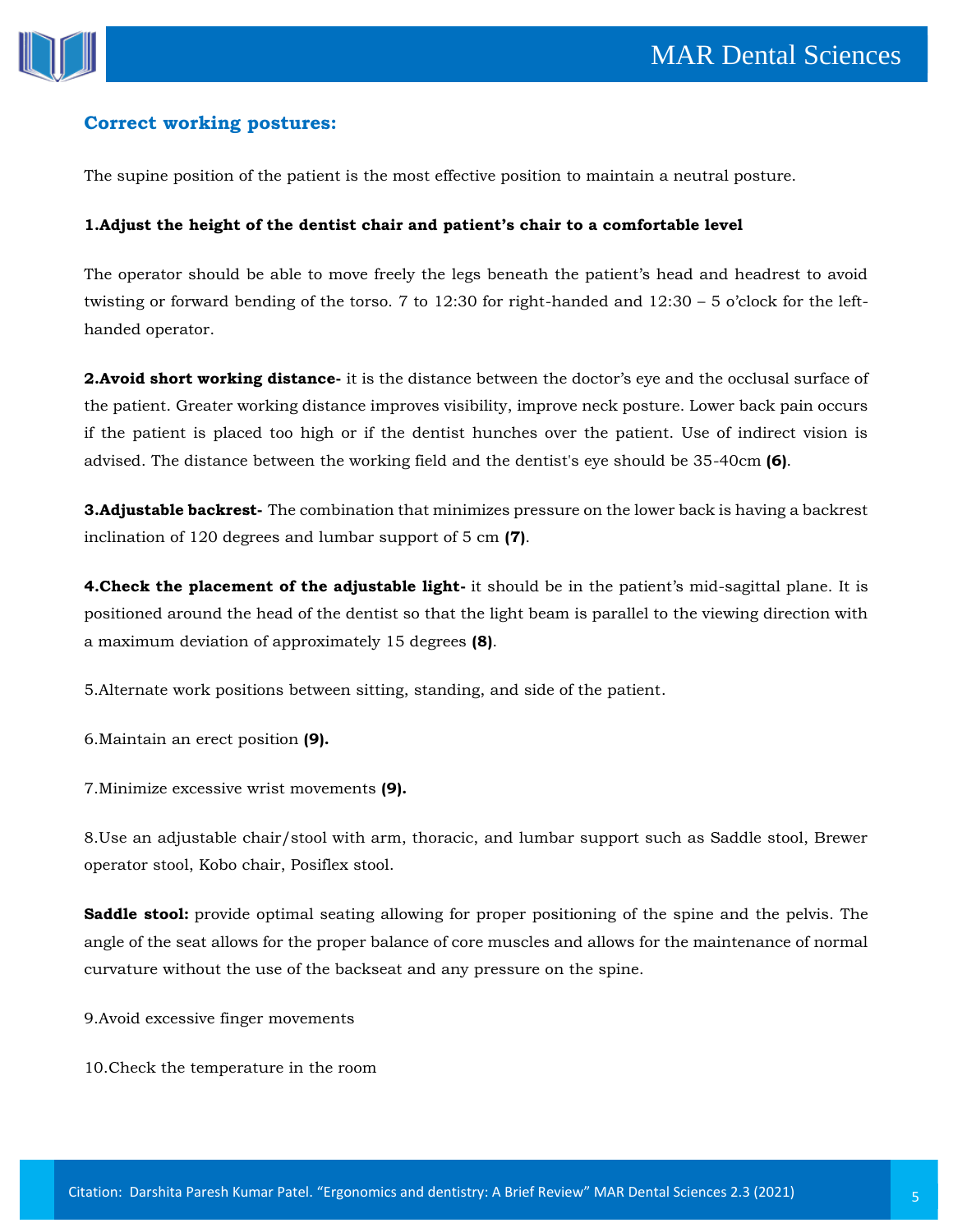

#### 11.Adjustable footrest

- 12.The patient chair should be pivoting or drop-down armrests.
- 13.The dentist chair should be wrap-around support and seamless upholstery

## **Handling of equipment and instruments:**

#### **Selection of instruments:**

Instruments should be selected such that they are lightweight as it reduces force exertion and maintains hand, fingers, and wrist in a neutral position. The instrument with a round handle will reduce muscular distress and nerve compression as compared to the hexagonal handle **(10)**. Sharp instruments are important as they reduce excessive force during instrumentation. The use of durable automatic handpiece should be encouraged instead of manual hand instruments. The automatic handpiece should be lightweight, with sufficient power, inbuilt light source, and easy to maintain.

Factors to be considered while selecting instruments: -

- 1. Balance
- 2. Ease of operation and maintenance
- 3. Weight
- 4. Overall shape/size
- 5. Carbon steel construction (for instruments with a sharp edge)
- 6. Hollowed or resin handles
- 7. Knurled handles
- 8. Color coding instruments-for easy identification

## **Strategies in Ergonomics:**

**1.Microbreaks-** a 30 seconds micro-break helps the dentist to prevent injury to muscles and allow rest to nourish the stressed structures.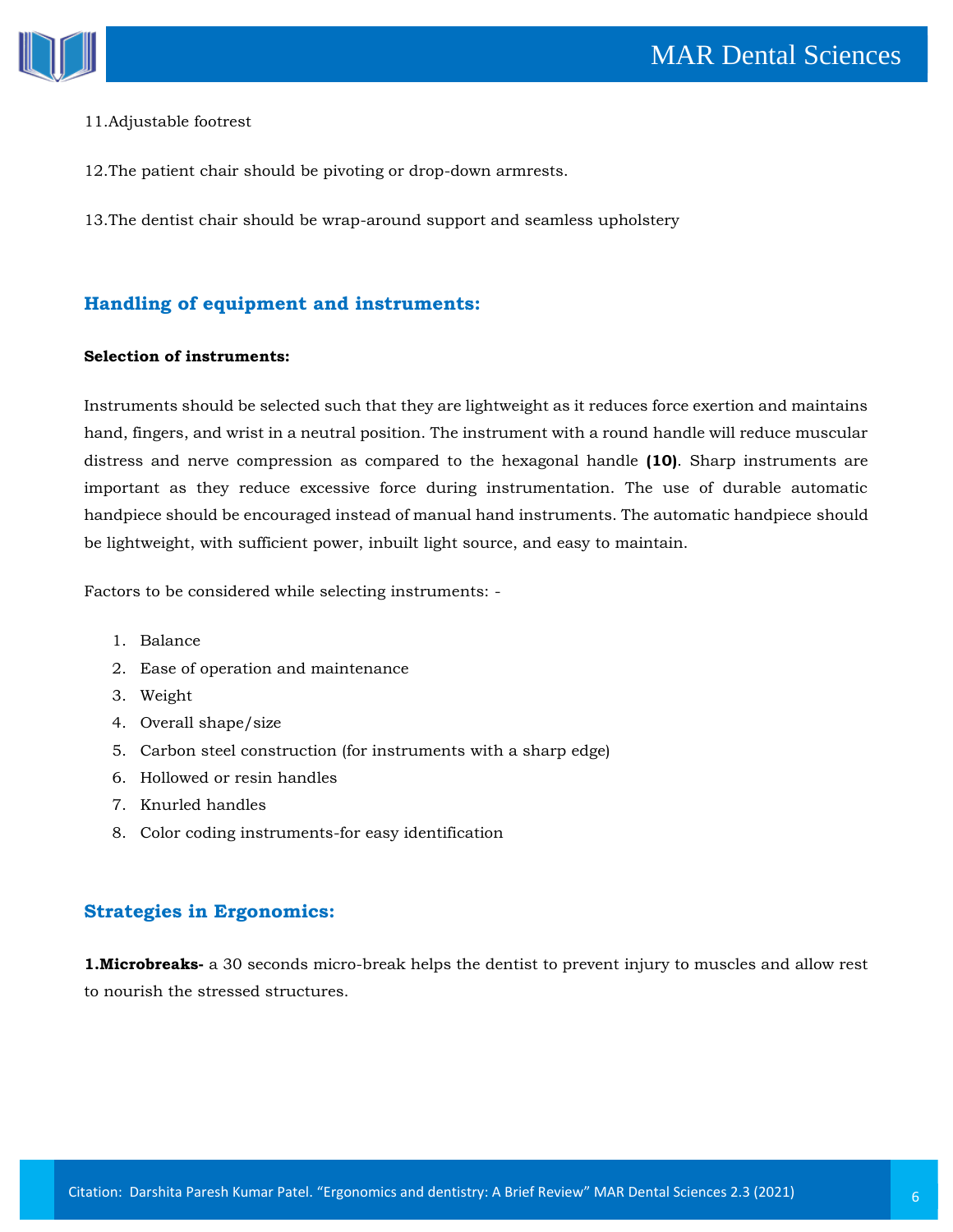

**2.Scheduling:** the appointment should be scheduled to provide recovery time and to avoid any muscle fatigue. Cases should be undertaken with buffer periods. Constant extensions and flexion motions of the hand and wrist without any rest can lead to mechanical stress on the digital nerves.

**3. Rheostat positioning:** place it close to the operator so that the knee is at a 90–100 degree angle. If placed outside this zone, the dentist must shift weight to one side leading to asymmetrical stresses on the back and hence, pain in the lower back. It should be switched from one foot to another 2-3 times a day.

**4.Endurance strengthening-** these include specific trunk stabilizing muscles to prevent lower back pain. Trunk stabilizing muscles are- transverse abdominal muscle, erector spinae, internal oblique, external oblique, and quadratus lumorum.

**5.Exercise11-** periodic stretching exercise throughout the day is important.

- **Pointer dog exercise:** it is the most beneficial exercise that starts with hands and knees while keeping the trunk still. Pull the navel towards the spine. Arm and opposite leg together are lift upward and hold for 5-8 seconds and then lower.
- **Lumbar roll with an exercise ball:** it is started by extending the arm on the floor at shoulder height and palms up. Without letting the shoulder lift off the ground. The ball is slowly rolled to the left side and then in a reverse movement to the right.

Besides these other exercises such as the untwister, trunk rotation, the reversal can also be practiced.

## **6.Four hand dentistry:**

The working area of the dentist around the patient is divided into four zones, also known as zones of activity. These zones are divided by considering the face of the patient as the face of a clock. These zones are:

- 1. Assistant's zone
- 2. Operator zone
- 3. Transfer zone
- 4. Static zone

Four hand dentistry is practicing dentistry in which both dentist and assistant work as a team to perform some procedure that ultimately benefits the patient **(12)**. The dental equipment and instruments should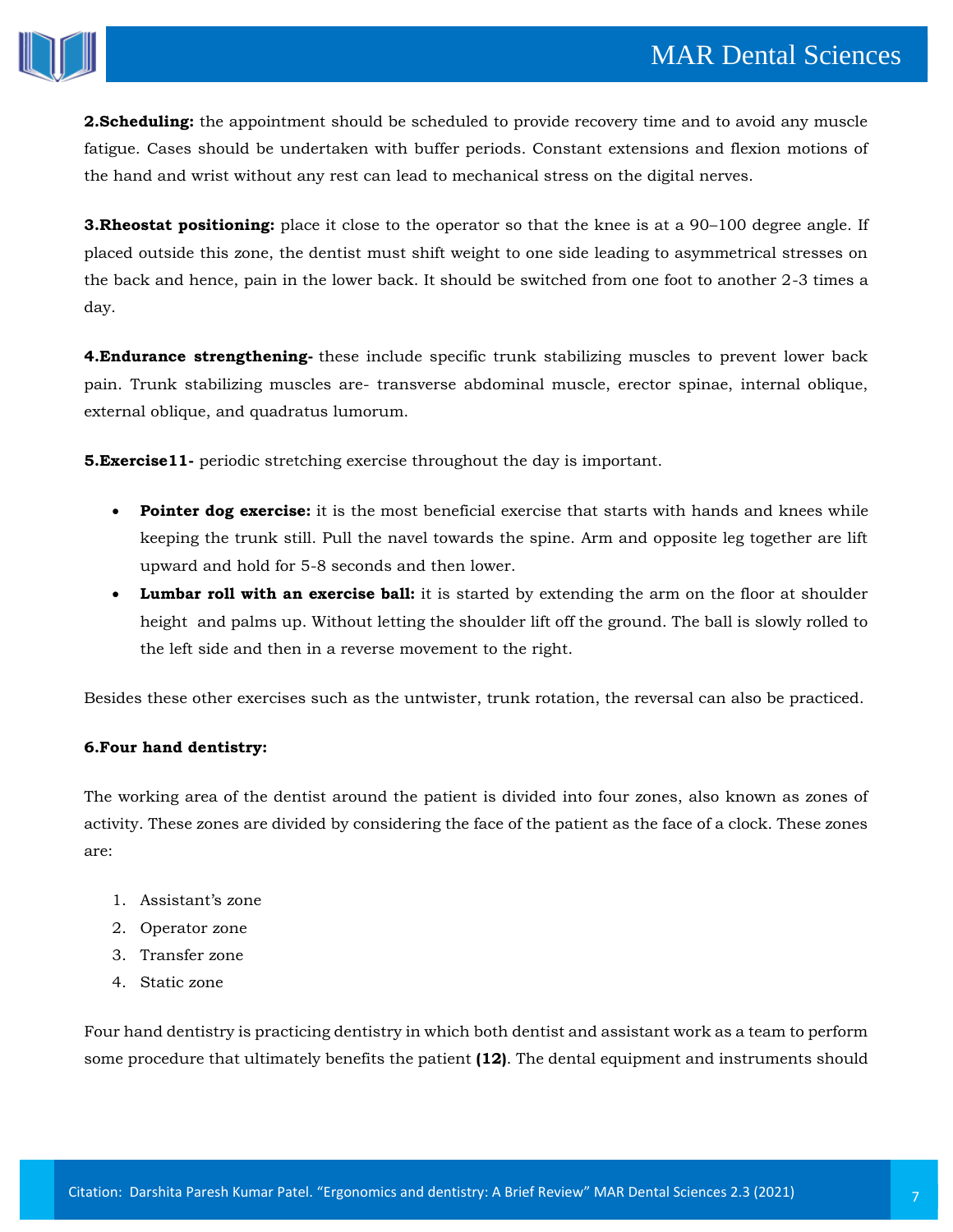

be centered on the dental assistant promoting over the head and the patient delivery system. To practice it following criteria is followed:

- 1. All the equipment must be designed ergonomically
- 2. The operating team and patient must be seated comfortably.
- 3. Pre-set trays should be used
- 4. The patient's treatment plan should be followed in sequence.

#### **Advantages13:**

- 1. It reduces stress significantly.
- 2. Dentists work around the operating field with limited hand or body movement.
- 3. He can focus entirely on the working field
- 4. He has better access to the instruments during the procedures.

**7.Using matt surfaces-** the surface of the instruments or equipment should be matt to prevent fatigue glittering effects to the eyes.

**8.Cord management-** the cord is wrapped around the arm to support the weight. This influences the level of muscle fatigue experienced by the dentist.

## **9.Ambidexterity:**

The majority of dentists prefer to use their dominant hand while performing manual procedures. This can improve efficiency but can also result in a muscular overload of the dominant hand or arm. It is recommended to use alternate hands throughout the day whenever possible. However, this seems to be not practical.

**10.Foot control dental unit:** The foot control is designed with a pedal in which the foot is placed either entirely or partly. Placing an entire foot causes an unfavorable load which results in an unequal position of the right and left foot. This causes unequal strain on the vertebral column and pelvis. So, it is necessary to place the heel on the floor so that it can support the foot.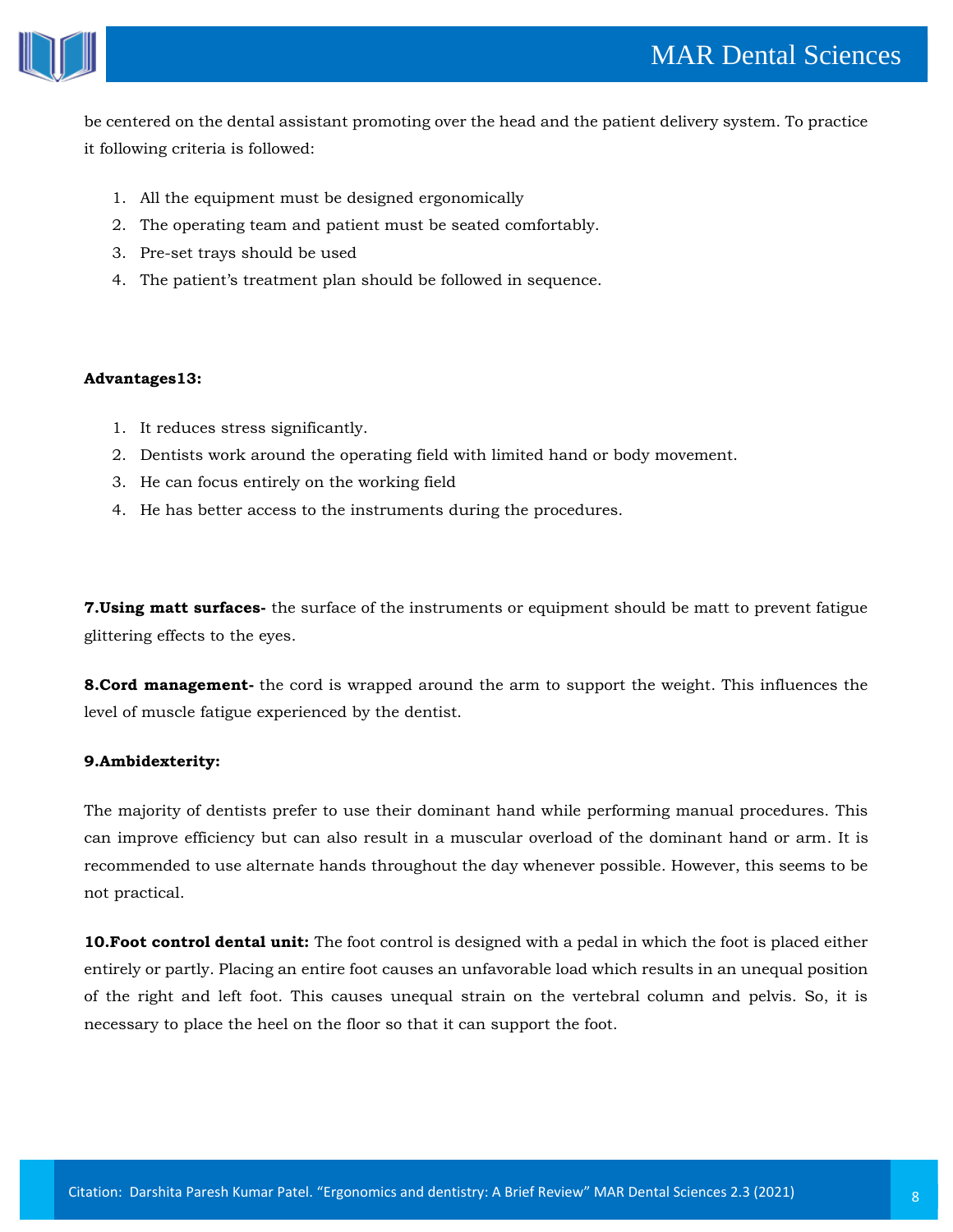

**11.Gloves:** The dentist must wear gloves that fit hands and fingers snugly and as it influences hand comfort. They should be lightweight and pliable. Gloves should not fit across the wrist too tightly.

## **Conclusion**

According to the famous phrase "**Primum Nihil Nocere",** that means "**First Do No** Harm". Musculoskeletal disorders are very common among dentists. The possible prevention is to follow ergonomics designed work area, sitting posture, and instruments in day-to-day life. Yoga, exercise, and Four hand dentistry should be routinely incorporated in the practice to enhance the efficiency of work. Before initiating any strengthening exercise, trigger points should be resolved. A physical therapist, a neuromuscular therapist can be concerned. It is essential to seek prompt medical help for signs and symptoms of ergonomic stress or detect risk factors. Awareness among the dental clinicians through continuing dental education programs, workshops, and lecturers should be encouraged regularly. Chairside stretching is important throughout the day to prevent microtrauma and muscle imbalance.

#### **References**

1[.Lindfors, P., Von Thiele, U. and Lundberg, U., 2006.](https://www.google.com/search?q=Work+characteristics+and+upper+extremity+disorders+in+female+dental+health+workers&oq=Work+characteristics+and+upper+extremity+disorders+in+female+dental+health+workers&aqs=chrome..69i57.987j0j7&sourceid=chrome&ie=UTF-8) "Work characteristics and upper extremity disorders in female dental health workers". [Journal of occupational health, 48\(3\), pp.192-197.](https://www.google.com/search?q=Work+characteristics+and+upper+extremity+disorders+in+female+dental+health+workers&oq=Work+characteristics+and+upper+extremity+disorders+in+female+dental+health+workers&aqs=chrome..69i57.987j0j7&sourceid=chrome&ie=UTF-8)

2[.Golchha, V., Sharma, P., Wadhwa, J., Yadav, D. and Paul, R., 2014.](https://www.google.com/search?sxsrf=ALeKk03trrSNpls4HC8LdOkWL8PN1Ui6YQ%3A1613370940315&ei=PBYqYIr2Epnt9QP125yYAQ&q=Ergonomie+risk+factors+and+their+association+with+musculoskeletal+disorders+among+Indian+dentist%3A+A+preliminary+study+using+Rapid+Upper+Limb+Assessment&oq=Ergonomie+risk+factors+and+their+association+with+musculoskeletal+disorders+among+Indian+dentist%3A+A+preliminary+study+using+Rapid+Upper+Limb+Assessment&gs_lcp=Cgdnd3Mtd2l6EAMyBwgjEOoCECcyBwgjEOoCECcyBwgjEOoCECcyBwgjEOoCECcyBwgjEOoCECcyBwgjEOoCECcyBwgjEOoCECcyBwgjEOoCECcyBwgjEOoCECcyBwgjEOoCECdQkq4BWJKuAWDOsAFoAXAAeACAAaQCiAGkApIBAzItMZgBAKABAaABAqoBB2d3cy13aXqwAQrAAQE&sclient=gws-wiz&ved=0ahUKEwiKhKeOo-vuAhWZdn0KHfUtBxMQ4dUDCA0&uact=5) "Ergonomie risk factors and their [association with musculoskeletal disorders among Indian dentist: A preliminary study using Rapid](https://www.google.com/search?sxsrf=ALeKk03trrSNpls4HC8LdOkWL8PN1Ui6YQ%3A1613370940315&ei=PBYqYIr2Epnt9QP125yYAQ&q=Ergonomie+risk+factors+and+their+association+with+musculoskeletal+disorders+among+Indian+dentist%3A+A+preliminary+study+using+Rapid+Upper+Limb+Assessment&oq=Ergonomie+risk+factors+and+their+association+with+musculoskeletal+disorders+among+Indian+dentist%3A+A+preliminary+study+using+Rapid+Upper+Limb+Assessment&gs_lcp=Cgdnd3Mtd2l6EAMyBwgjEOoCECcyBwgjEOoCECcyBwgjEOoCECcyBwgjEOoCECcyBwgjEOoCECcyBwgjEOoCECcyBwgjEOoCECcyBwgjEOoCECcyBwgjEOoCECcyBwgjEOoCECdQkq4BWJKuAWDOsAFoAXAAeACAAaQCiAGkApIBAzItMZgBAKABAaABAqoBB2d3cy13aXqwAQrAAQE&sclient=gws-wiz&ved=0ahUKEwiKhKeOo-vuAhWZdn0KHfUtBxMQ4dUDCA0&uact=5)  Upper Limb Assessment"[. Indian journal of dental research, 25\(6\).](https://www.google.com/search?sxsrf=ALeKk03trrSNpls4HC8LdOkWL8PN1Ui6YQ%3A1613370940315&ei=PBYqYIr2Epnt9QP125yYAQ&q=Ergonomie+risk+factors+and+their+association+with+musculoskeletal+disorders+among+Indian+dentist%3A+A+preliminary+study+using+Rapid+Upper+Limb+Assessment&oq=Ergonomie+risk+factors+and+their+association+with+musculoskeletal+disorders+among+Indian+dentist%3A+A+preliminary+study+using+Rapid+Upper+Limb+Assessment&gs_lcp=Cgdnd3Mtd2l6EAMyBwgjEOoCECcyBwgjEOoCECcyBwgjEOoCECcyBwgjEOoCECcyBwgjEOoCECcyBwgjEOoCECcyBwgjEOoCECcyBwgjEOoCECcyBwgjEOoCECcyBwgjEOoCECdQkq4BWJKuAWDOsAFoAXAAeACAAaQCiAGkApIBAzItMZgBAKABAaABAqoBB2d3cy13aXqwAQrAAQE&sclient=gws-wiz&ved=0ahUKEwiKhKeOo-vuAhWZdn0KHfUtBxMQ4dUDCA0&uact=5)

3[.Gupta, A., Bhat, M., Mohammed, T., Bansal, N. and Gupta, G., 2014.](https://www.google.com/search?sxsrf=ALeKk02OXaM6J45RaITIkwvZyUZYmZaW9g%3A1613370964618&ei=VBYqYMyTJc-e9QPoqbq4Dg&q=Ergonomics+in+dentistry&oq=Ergonomics+in+dentistry&gs_lcp=Cgdnd3Mtd2l6EAMyAggAMgIIADICCAAyAggAMgIIADIGCAAQFhAeMgYIABAWEB4yBggAEBYQHjIGCAAQFhAeMgYIABAWEB46BwgjEOoCECdQ_8sBWP_LAWD3zQFoAXAAeACAAZcBiAGXAZIBAzAuMZgBAaABAaABAqoBB2d3cy13aXqwAQrAAQE&sclient=gws-wiz&ved=0ahUKEwjMjfKZo-vuAhVPT30KHeiUDucQ4dUDCA0&uact=5) "Ergonomics in dentistry". [International journal of clinical pediatric dentistry, 7\(1\), p.30.](https://www.google.com/search?sxsrf=ALeKk02OXaM6J45RaITIkwvZyUZYmZaW9g%3A1613370964618&ei=VBYqYMyTJc-e9QPoqbq4Dg&q=Ergonomics+in+dentistry&oq=Ergonomics+in+dentistry&gs_lcp=Cgdnd3Mtd2l6EAMyAggAMgIIADICCAAyAggAMgIIADIGCAAQFhAeMgYIABAWEB4yBggAEBYQHjIGCAAQFhAeMgYIABAWEB46BwgjEOoCECdQ_8sBWP_LAWD3zQFoAXAAeACAAZcBiAGXAZIBAzAuMZgBAaABAaABAqoBB2d3cy13aXqwAQrAAQE&sclient=gws-wiz&ved=0ahUKEwjMjfKZo-vuAhVPT30KHeiUDucQ4dUDCA0&uact=5)

4.Dajpratham, P., Ploypetch, T., [Kiattavorncharoen, S. and Boonsiriseth, K., 2010.](https://www.google.com/search?sxsrf=ALeKk00KhYVuAtYbDpT6jAdJ8YzLtI8PPA%3A1613370992731&ei=cBYqYLCILIL8rQHYgZiADA&q=Prevalence+and+associated+factors+of+musculoskeletal+pain+among+the+dental+personnel+in+a+dental+school&oq=Prevalence+and+associated+factors+of+musculoskeletal+pain+among+the+dental+personnel+in+a+dental+school&gs_lcp=Cgdnd3Mtd2l6EAMyBwgjEOoCECcyBwgjEOoCECcyBwgjEOoCECcyBwgjEOoCECcyBwgjEOoCECcyBwgjEOoCECcyBwgjEOoCECcyBwgjEOoCECcyBwgjEOoCECcyBwgjEOoCECdQuZILWLmSC2CWlQtoAXACeACAAYoBiAGKAZIBAzAuMZgBAKABAaABAqoBB2d3cy13aXqwAQrAAQE&sclient=gws-wiz&ved=0ahUKEwiwgKano-vuAhUCfisKHdgABsAQ4dUDCA0&uact=5) "Prevalence and [associated factors of musculoskeletal pain among the dental personnel in a dental school](https://www.google.com/search?sxsrf=ALeKk00KhYVuAtYbDpT6jAdJ8YzLtI8PPA%3A1613370992731&ei=cBYqYLCILIL8rQHYgZiADA&q=Prevalence+and+associated+factors+of+musculoskeletal+pain+among+the+dental+personnel+in+a+dental+school&oq=Prevalence+and+associated+factors+of+musculoskeletal+pain+among+the+dental+personnel+in+a+dental+school&gs_lcp=Cgdnd3Mtd2l6EAMyBwgjEOoCECcyBwgjEOoCECcyBwgjEOoCECcyBwgjEOoCECcyBwgjEOoCECcyBwgjEOoCECcyBwgjEOoCECcyBwgjEOoCECcyBwgjEOoCECcyBwgjEOoCECdQuZILWLmSC2CWlQtoAXACeACAAYoBiAGKAZIBAzAuMZgBAKABAaABAqoBB2d3cy13aXqwAQrAAQE&sclient=gws-wiz&ved=0ahUKEwiwgKano-vuAhUCfisKHdgABsAQ4dUDCA0&uact=5)".

5[.Harrison, D.D., Harrison, S.O., Croft, A.C., Harrison, D.E. and Troyanovich, S.J., 1999.](https://www.google.com/search?sxsrf=ALeKk00cHZMlsloxdmq1vCekUCCLeeBlVQ%3A1613371176973&ei=KBcqYO3cOsyo9QOn9a6gBQ&q=Sitting+biomechanics+part+I%3A+review+of+the+literature&oq=Sitting+biomechanics+part+I%3A+review+of+the+literature&gs_lcp=Cgdnd3Mtd2l6EAMyBwgjEOoCECcyBwgjEOoCECcyBwgjEOoCECcyBwgjEOoCECcyBwgjEOoCECcyBwgjEOoCECcyBwgjEOoCECcyBwgjEOoCECcyBwgjEOoCECcyBwgjEOoCECdQ874BWPO-AWCbwQFoAXAAeACAAQCIAQCSAQCYAQGgAQGgAQKqAQdnd3Mtd2l6sAEKwAEB&sclient=gws-wiz&ved=0ahUKEwjtkJP_o-vuAhVMVH0KHae6C1QQ4dUDCA0&uact=5) "Sitting biomechanics part I: review of the literature"[. Journal of manipulative and physiological therapeutics,](https://www.google.com/search?sxsrf=ALeKk00cHZMlsloxdmq1vCekUCCLeeBlVQ%3A1613371176973&ei=KBcqYO3cOsyo9QOn9a6gBQ&q=Sitting+biomechanics+part+I%3A+review+of+the+literature&oq=Sitting+biomechanics+part+I%3A+review+of+the+literature&gs_lcp=Cgdnd3Mtd2l6EAMyBwgjEOoCECcyBwgjEOoCECcyBwgjEOoCECcyBwgjEOoCECcyBwgjEOoCECcyBwgjEOoCECcyBwgjEOoCECcyBwgjEOoCECcyBwgjEOoCECcyBwgjEOoCECdQ874BWPO-AWCbwQFoAXAAeACAAQCIAQCSAQCYAQGgAQGgAQKqAQdnd3Mtd2l6sAEKwAEB&sclient=gws-wiz&ved=0ahUKEwjtkJP_o-vuAhVMVH0KHae6C1QQ4dUDCA0&uact=5)  [22\(9\), pp.594-609.](https://www.google.com/search?sxsrf=ALeKk00cHZMlsloxdmq1vCekUCCLeeBlVQ%3A1613371176973&ei=KBcqYO3cOsyo9QOn9a6gBQ&q=Sitting+biomechanics+part+I%3A+review+of+the+literature&oq=Sitting+biomechanics+part+I%3A+review+of+the+literature&gs_lcp=Cgdnd3Mtd2l6EAMyBwgjEOoCECcyBwgjEOoCECcyBwgjEOoCECcyBwgjEOoCECcyBwgjEOoCECcyBwgjEOoCECcyBwgjEOoCECcyBwgjEOoCECcyBwgjEOoCECcyBwgjEOoCECdQ874BWPO-AWCbwQFoAXAAeACAAQCIAQCSAQCYAQGgAQGgAQKqAQdnd3Mtd2l6sAEKwAEB&sclient=gws-wiz&ved=0ahUKEwjtkJP_o-vuAhVMVH0KHae6C1QQ4dUDCA0&uact=5)